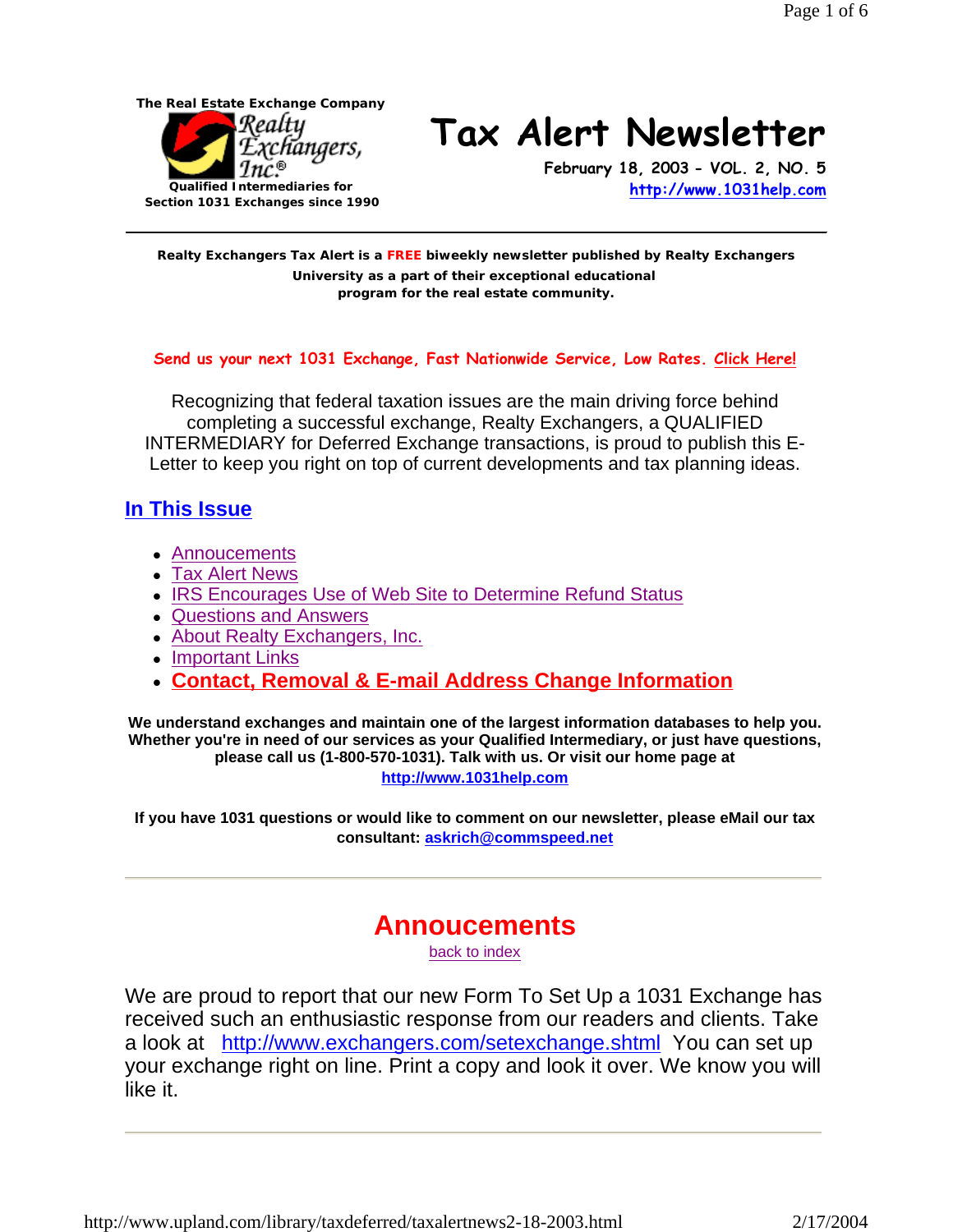### **Tax Alert News** back to index

Here is news of interest to real estate professionals who are invested or plan to invest in tax retirement accounts. President Bush included in his 2004 budget outline a plan to replace existing tax-preferred savings plans with new lifetime savings accounts (LSAs) and retirement savings accounts (RSAs), This would allow taxpayers to save up to \$27,000 a year. The new LSAs plan would let taxpayers deposit up to \$7,500 a year (\$15,000 for joint filers) in after-tax income for any purpose. The new RSAs plan, designed to replace Roth individual retirement accounts, traditional IRAs, and nondeductible IRAs, would also allow taxpayers to contribute up to \$7,500 a year (\$15,000 for joint filers) for retirement. The \$7,500 LSA and RSA contribution limit would grow at the rate of inflation after enactment. If you think you may benefit from any of these proposals, contact your tax person right now.

The new lower 10-percent tax rate is reflected in the 2002 Tax Table and Tax Rate Schedules. This new rate applies to the first \$6,000 of taxable income (\$10,000 for a head of household; \$12,000 for married filing jointly or qualifying widow(er)).

Self-Employed Health Insurance Deduction – If you are self-employed, you may deduct 70% of your 2002 medical and long-term care insurance payments for you and your family as an adjustment to income. And you may include the remaining costs with your other medical deductions if you itemize deductions. In 2003, you will be able to deduct the full cost of such insurance without itemizing deductions on Schedule A.

# **IRS Encourages Use of Web Site to Determine Refund Status**

back to index

The IRS has encouraged (IR-2003-14) individuals to use its "Where's My Refund?" section at the IRS's Web site to check the status of their refunds.

To check, taxpayers should go to the IRS Web site, http://www.irs.gov and provide identifying information shown on their tax return. In turn, they get one of several responses, including whether a return was received and is in processing, the mailing date or direct deposit date of the refund, or whether the refund has been returned as undeliverable. Additional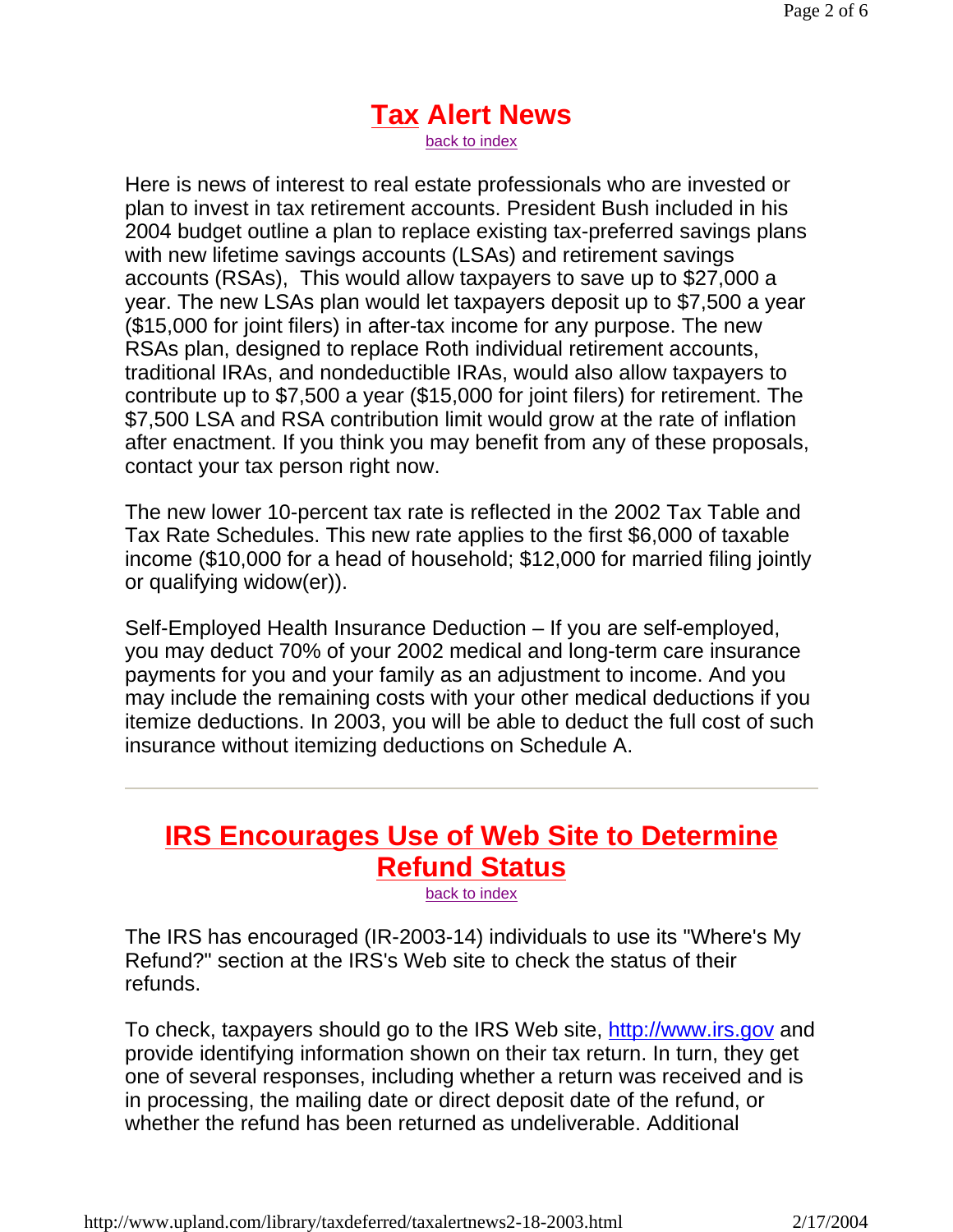guidance is also available to resolve outstanding issues. More than a million individuals have used the service as of February 5, the IRS says. It notes that the Web site meets stringent security and privacy certifications.

In a nutshell, it works like this:

Quick - You can check your refund status anytime, from anywhere.

Easy - You enter three personal identifiers -- Social Security Number or Taxpayer Identification Number, filing status and exact refund amount.

Safe - You interact online with the IRS through secure technology that protects the confidentiality of your personal information.

## **Questions and Answers**

back to index

During the last month we have received more questions from our clients and readers than ever before. Most wanted basic information on exchanges but we were pleased that many were questions concerning intermediate and advanced topics. Here are some you were concerned with.

#### **How long do I need to keep certain records?**

Records such as receipts, canceled checks, and other documents that prove an item of income or a deduction appearing on your return should be kept at least until the statute of limitations expires for that return. Usually this is three years from the date the return was due or filed, or two years from the date the tax was paid, whichever is later. There is no period of limitations when a return is false or fraudulent or when no return is filed. You should keep some records indefinitely dealing with real estate transactions and exchange since you may need them to prove the amount of gain or loss if the property is sold. For more details, refer to IRS Publication 552. You can find it at http://www.irs.gov/pub/irs

I have heard that I can sell my rental property and use the proceeds to purchase rental property of equal or greater value and the transaction is viewed just like an exchange in that the tax is deferred until the new property is sold. Is this true?

What you have heard about is a like-kind real estate exchange. A like-kind exchange, when properly executed, represents a way to postpone the recognition (taxation) of gain essentially by shifting the basis of old property to new property, equal to the amount of the postponed gain. There are several rules and restrictions that must be strictly adhered to in order for a successful exchange to take place including the selection of a good Qualified Intermediary. For more information go to http://www.realtyexchangersuniversity.com/BB-FindinQI.htm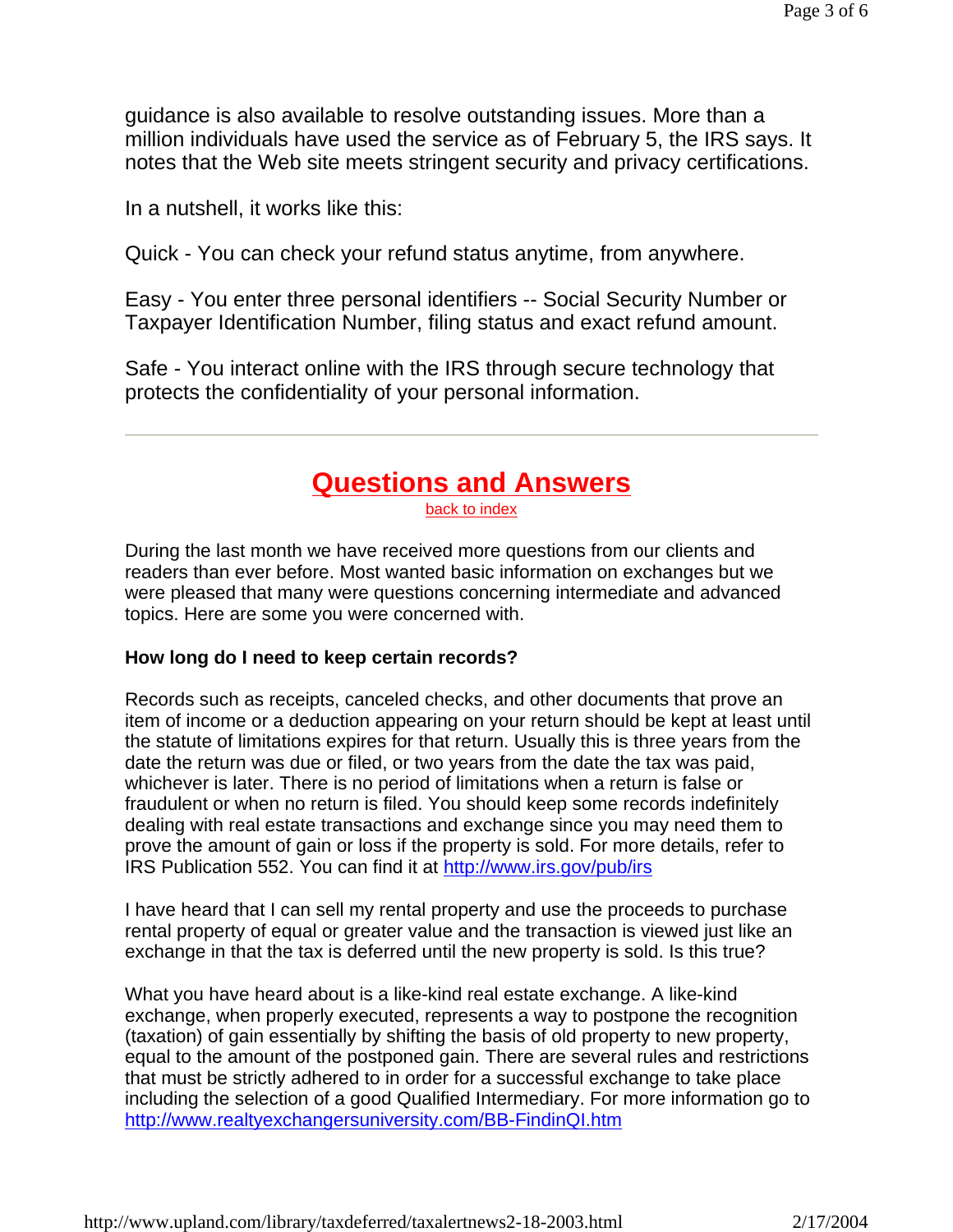One reader asked if he sued the IRS and won, could he collect his legal expenses. The answer is yes but the maximum amount that can be recovered is \$25,000. To make the IRS pay, you must "substantially prevail" over the IRS and prove they took an unreasonable position in the case. In addition, you must show you tried all available methods within the IRS to dispose of the issue, such as using the IRS appeals procedures.

We sold a rental property last year and used the 1031 Tax Deferred Exchange law to defer the gain into another like-kind property. How do I report this transaction on my tax return?

Unless you are a tax professional, you should have your return prepared by your tax person. The exchange of like-kind property is reported on Form 8824, *Like-Kind Exchanges.* The instructions for the form explain how to report the details of the exchange. The exchange must be reported even though no gain or loss is recognized. (Not to do so could extend your 3-year statute of limitations.) If you have any taxable gain, resulting from the transaction, because you had a partially deferred exchange or otherwise received money or unlike property, it is reported on Form 4797 - *Sale of Business Property* and Form 1040, Schedule D. *Capital Gains and Losses*.

**Joan wrote us with this question:** My realtor is driving me crazy, she says that I will have to identify three properties with the 45 day period and close on all that are identified. I thought I only had to close on at least one. Help!

**We wrote to Joan** - You are allowed to identify up to three properties during the 45 day ID period but YOU DO NOT have to close on all of them. Just one will do - or two if you want. Or all three, your call.

Surprising we had eleven people asking abut basis of property "bought back" in a bankruptcy.

**We wrote:** If you lose real estate in a bankruptcy, and later buy it back from the trustee in bankruptcy, your basis is what you pay to get it back. It's not your original pre-bankruptcy basis. In one case, a taxpayer owned rental property and filed a petition in bankruptcy. Later, she paid the trustee \$9,000 to get the property back from the bankruptcy estate. The Tax Court said her basis in the property was \$9,000 plus any related costs and not her pre-bankruptcy basis. Once she filed for bankruptcy, she lost ownership of the property.

To save your time, we recommend you look first at our Realty Exchangers University website for help with your tax questions. Many of the answers to your question are there. You will find it at http://www.realtyexchangersuniversity.com

And best of all, it's free.

# **About Realty Exchangers, Inc.**

back to index

http://www.upland.com/library/taxdeferred/taxalertnews2-18-2003.html 2/17/2004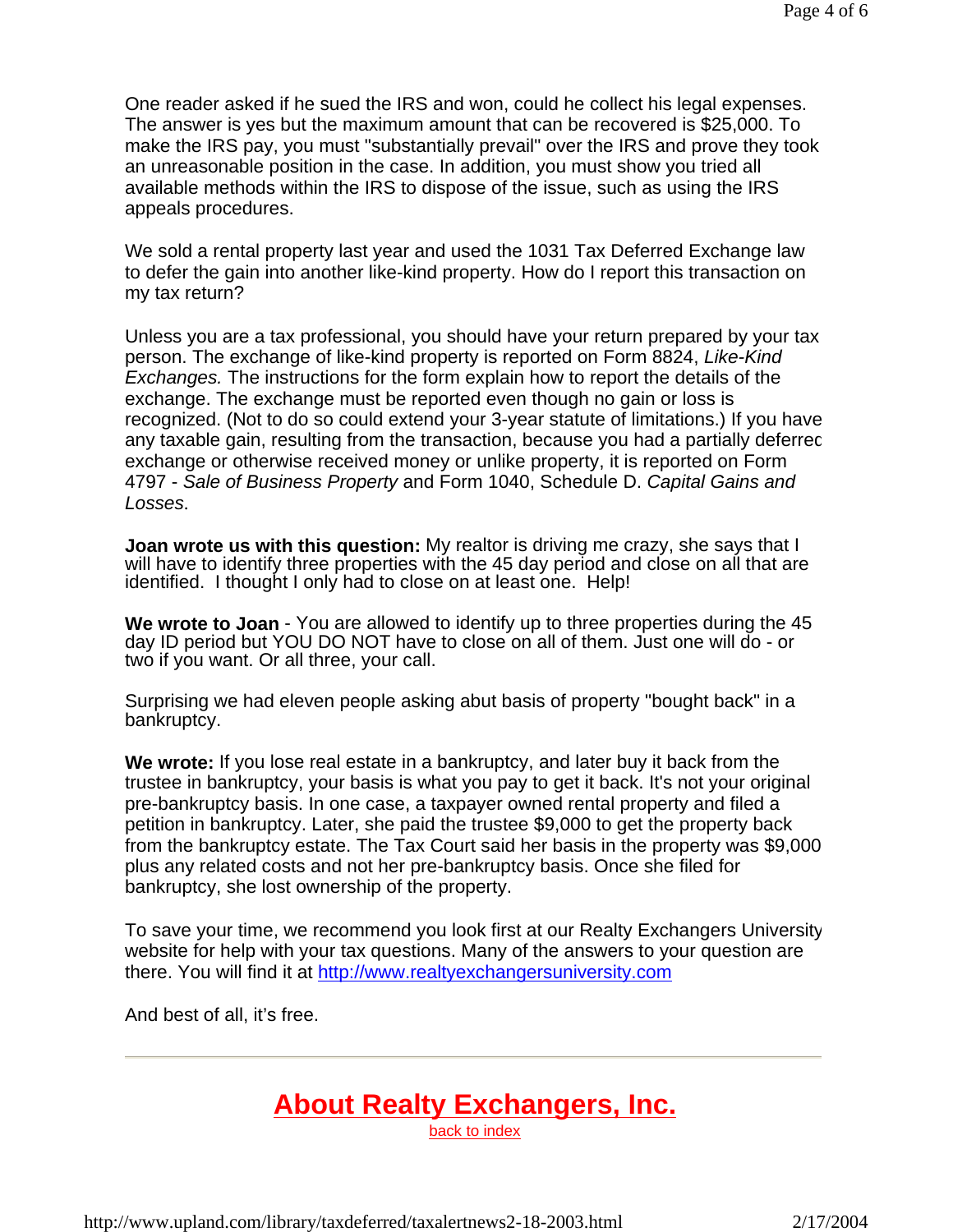Realty Exchangers, Inc. is a **QUALIFIED INTERMEDIARY** for Deferred Exchange transactions and specifically structured to assist Exchangers and Real Estate Professionals in effecting successful IRC '1031 Deferred Exchanges. We fully understand the real estate transaction, the needs of the investor, and the technical requirements of the IRS. Realty Exchangers, Inc. can initiate documentation for delayed exchanges with as little as two hours notice and furnish all the paperwork and necessary forms. We also consult with real estate professionals, tax consultants, and legal advisors involved in the exchange. We are dedicated to providing the fastest and most accurate service available.

Now in our twelfth year of providing fast and accurate service to all fifty states and the U.S. Virgin Islands, we are fully computerized and process all of our transactions by electronic transfer. Wherever you're located we're as close as your phone. Whether you're in need of our services as your Qualified Intermediary, or just have questions, please call us (1-800-570-1031). We'll be happy to hear from you and help you in any way we can.

### **Important Links** back to index

- Visit our site at http://www.1031help.com
- For a great new library of 1031 information, visit http://www.realtyexchangersuniversity.com/2-procmanual.htm
- Visit the REU Bookstore at http://www.realtyexchangersuniversity.com/1-bookstore.htm
- For a review of the new Realty Exchangers 1031 Exchange Manual, aim your browser at http://www.realtyexchangersuniversity.com/2 procmanual.htm
- If you have 1031 questions or would like to comment on our newsletter, please E-mail askrich@1031university.com/
- Visit the REU On-line campus at http://www.realtyexchangersuniversity.com where we have added lots of new material and information regarding 1031 deferred exchanges.

# **Contact/Address Change/Removal Information**

back to index